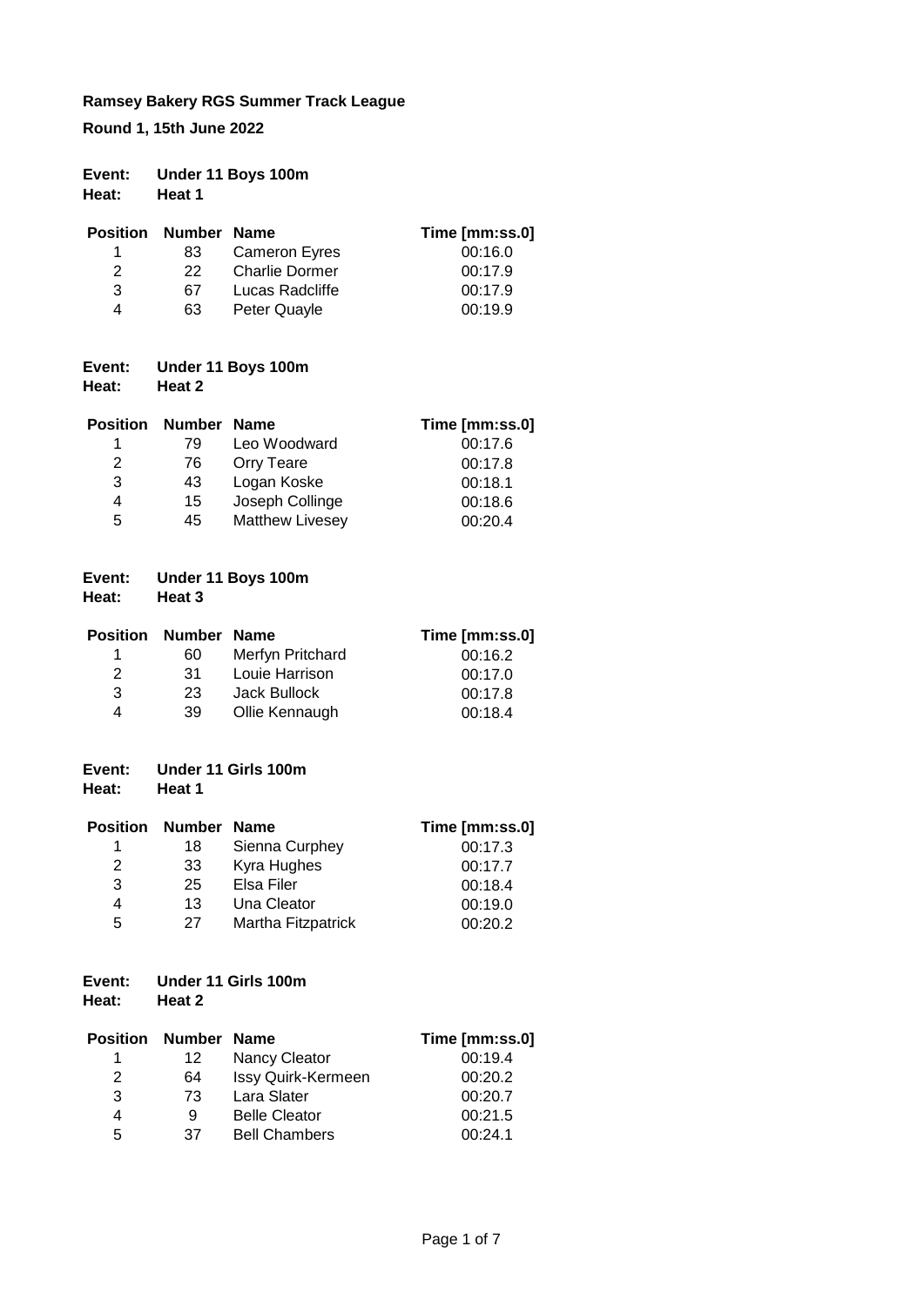**Round 1, 15th June 2022**

| Event:<br>Heat: | Under 11 Girls 100m<br>Heat 3 |                        |                |  |
|-----------------|-------------------------------|------------------------|----------------|--|
| <b>Position</b> | Number Name                   |                        | Time [mm:ss.0] |  |
|                 | 46                            | <b>Eleanor Lyness</b>  | 00:18.2        |  |
| 2               | 29                            | Erin Fox               | 00:19.0        |  |
| 3               | 51                            | <b>Bailey McMullan</b> | 00:19.9        |  |
| 4               | 28                            | Aalin Forgie           | 00:21.9        |  |
| 5               | 82                            | Jessica Jelski         | 00:22.2        |  |

# **Event: Under 9 Boys 100m**

**Heat: Heat 1**

| <b>Position</b> | Number Name |                      | Time [mm:ss.0] |
|-----------------|-------------|----------------------|----------------|
| 1               | 75          | Jack Teare           | 00:18.6        |
| 2               | 11          | <b>Harry Cleator</b> | 00:19.4        |
| 3               | 10          | <b>Finn Cleator</b>  | 00:19.7        |
| 4               | 2           | <b>Ffinlo Brew</b>   | 00:20.0        |
| 5               | 42          | Aiden Koske          | 00:20.1        |

# **Event: Under 9 Boys 100m**

**Heat: Heat 2**

| <b>Position</b> | Number Name |                   | Time [mm:ss.0] |
|-----------------|-------------|-------------------|----------------|
| 1.              | 58          | Joseph Plant      | 00:19.9        |
| 2               | 66          | Ethan Radcliffe   | 00:20.2        |
| 3               | 3           | Oisin Brook       | 00:20.4        |
| 4               | 32          | Joseph Hinstridge | 00:21.2        |

#### **Event: Under 9 Boys 100m Heat: Heat 3**

|     |                        | Time [mm:ss.0] |
|-----|------------------------|----------------|
| 16  | <b>Thomas Collinge</b> | 00:18.6        |
| 85  | Louie Carey            | 00:21.4        |
| 4   | Conor Bryan            | 00:23.8        |
| 65. | Robby Quirk-Kermeen    | 00:29.1        |
|     | Position               | Number Name    |

# **Event: Under 9 Girls 100m**

**Heat: Heat 1**

| <b>Position</b> | <b>Number Name</b> |                       | Time [mm:ss.0] |
|-----------------|--------------------|-----------------------|----------------|
| 1               | 70                 | <b>Isabelle Sayle</b> | 00:20.5        |
| 2               | 30                 | Poppy Gold            | 00:21.3        |
| 3               | 8                  | Mia Chatel            | 00:21.5        |
| 4               | 80                 | Lydia Quaye           | 00:22.0        |
| 5               | 34                 | Molly Huxham          | 00:22.5        |
| 6               | 84                 | <b>Chloe Carey</b>    | 00:26.0        |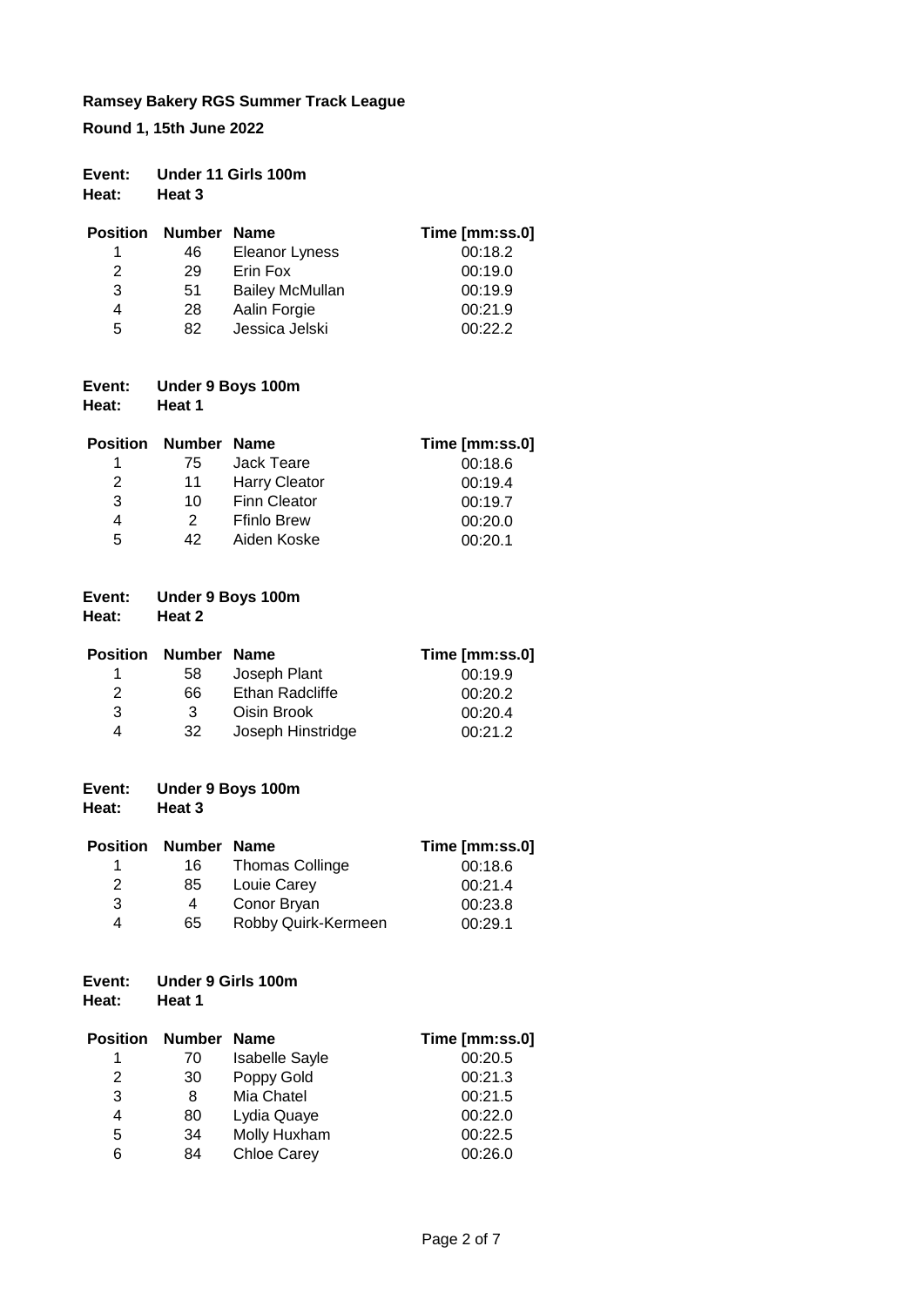**Round 1, 15th June 2022**

| Event:<br>Heat: | Heat 2      | Under 9 Girls 100m    |                |
|-----------------|-------------|-----------------------|----------------|
| <b>Position</b> | Number Name |                       | Time [mm:ss.0] |
| 1               | 69          | Abigail Sayle         | 00:18.9        |
| 2               | 44          | Fóla Lewis            | 00:20.1        |
| 3               | 7           | <b>Faith Chatel</b>   | 00:21.8        |
| 4               | 52          | Myla Quayle           | 00:22.3        |
| 5               | 35          | <b>Quynn Chambers</b> | 00:22.8        |
| 6               | 49          | Penny Marshall        | 00:24.2        |

# **Event: Under 7 Boys 50m**

**Heat: Heat 1**

| Position | Number Name |                  | Time [mm:ss.0] |
|----------|-------------|------------------|----------------|
| 1        | 26          | George Filer     | 00:10.6        |
| 2        | 38          | Axel Kennaugh    | 00:10.8        |
| 3        | 50          | Coby McCann      | 00:11.3        |
| 4        | 74          | Ronan Sutherland | 00:11.9        |
| 5        | 53          | Jacob Mylchreest | 00:12.1        |

#### **Event: Under 7 Girls 50m**

**Heat: Heat 1**

|   | <b>Position Number Name</b> |                       | Time [mm:ss.0] |
|---|-----------------------------|-----------------------|----------------|
|   | 19                          | <b>Willow Curphey</b> | 00:10.4        |
| 2 | 36                          | Evie Kelly            | 00:11.9        |
| 3 | 61                          | Olive Quaye           | 00:13.0        |
| 4 | 17                          | Zara Cowley-Hardy     | 00:13.8        |
| 5 | 48                          | Erin Marshall         | 00:16.2        |

# **Event: Under 7 Girls 50m**

| Heat:           | Heat 2      |                        |                |
|-----------------|-------------|------------------------|----------------|
| <b>Position</b> | Number Name |                        | Time [mm:ss.0] |
| 1               | 59          | Eva Pritchard          | 00:10.3        |
| 2               | 62          | <b>Florence Quayle</b> | 00:10.5        |
| 3               | 81          | Farrah Cannan          | 00:10.9        |
| 4               | 20          | <b>Millie Dalton</b>   | 00:11.3        |
| 5               | 68          | Olivia Ramaj           | 00:11.3        |
| 6               | 14          | Eleanor Collinge       | 00:11.6        |
| 7               | 72          | <b>Erin Slater</b>     | 00:13.5        |
| 8               | 47          | Milly MacCuish         | 00:13.6        |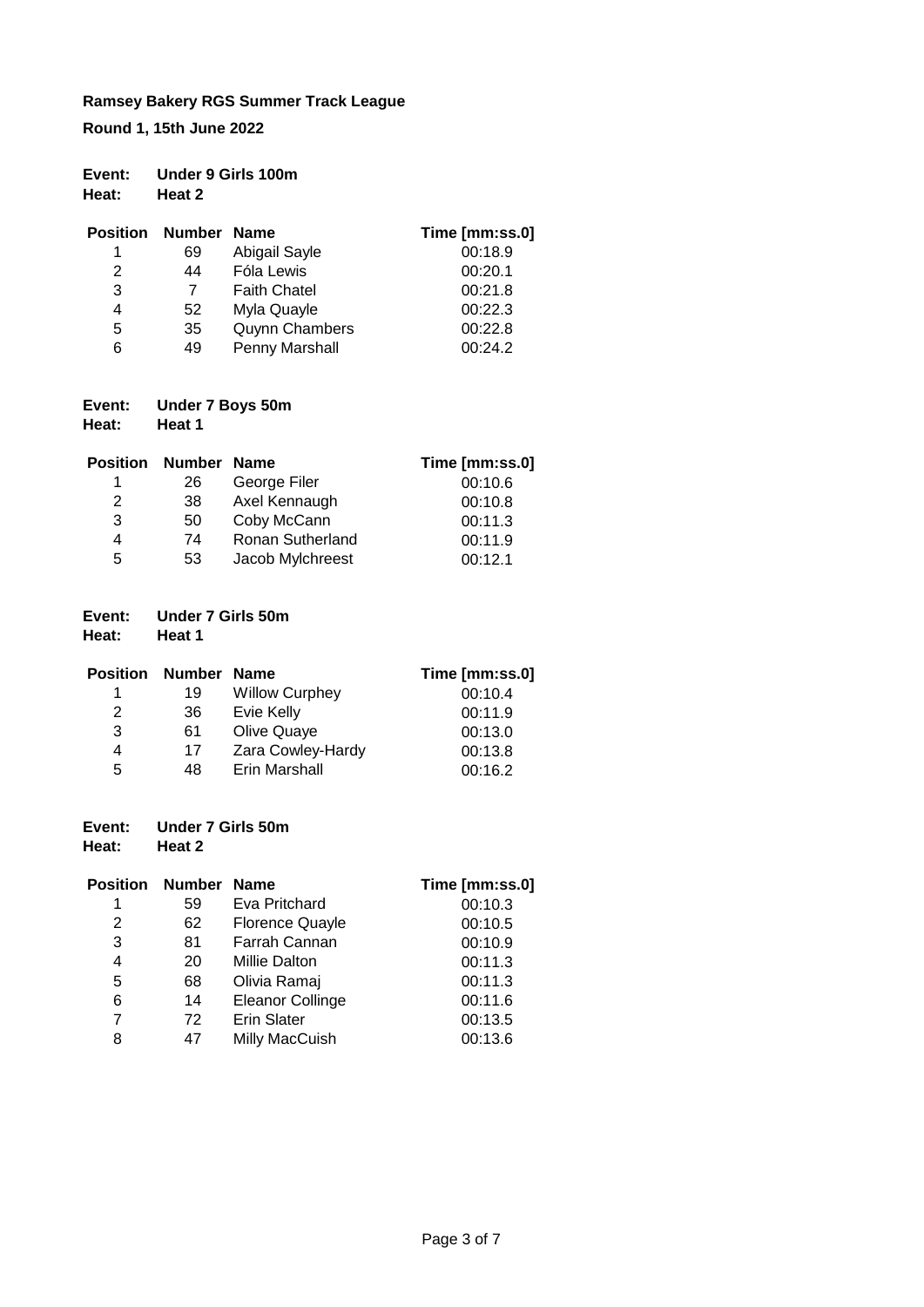**Round 1, 15th June 2022**

#### **Event: Under 11 Boys 600m Heat:**

| <b>Position</b> | Number Name |                        | Time [mm:ss.0] |
|-----------------|-------------|------------------------|----------------|
| 1               | 83          | <b>Cameron Eyres</b>   | 02:07.9        |
| 2               | 23          | Jack Bullock           | 02:10.6        |
| 3               | 60          | Merfyn Pritchard       | 02:13.8        |
| 4               | 79          | Leo Woodward           | 02:14.3        |
| 5               | 31          | Louie Harrison         | 02:19.8        |
| 6               | 76          | Orry Teare             | 02:20.8        |
| 7               | 15          | Joseph Collinge        | 02:35.8        |
| 8               | 67          | Lucas Radcliffe        | 02:37.3        |
| 9               | 22          | <b>Charlie Dormer</b>  | 02:38.5        |
| 10              | 39          | Ollie Kennaugh         | 02:39.0        |
| 11              | 45          | <b>Matthew Livesey</b> | 02:48.9        |
| 12              | 63          | Peter Quayle           | 02:56.5        |

#### **Event: Under 11 Girls 600m Heat:**

| Position | Number Name |                        | Time [mm:ss.0] |
|----------|-------------|------------------------|----------------|
| 1        | 18          | Sienna Curphey         | 02:19.1        |
| 2        | 29          | Erin Fox               | 02:25.1        |
| 3        | 46          | <b>Eleanor Lyness</b>  | 02:26.4        |
| 4        | 12          | Nancy Cleator          | 02:39.1        |
| 5        | 25          | Elsa Filer             | 02:42.2        |
| 6        | 13          | Una Cleator            | 02:43.0        |
| 7        | 51          | <b>Bailey McMullan</b> | 03:01.5        |
| 8        | 28          | Aalin Forgie           | 03:03.7        |
| 9        | 9           | <b>Belle Cleator</b>   | 03:05.1        |
| 10       | 73          | Lara Slater            | 03:05.5        |
| 11       | 64          | Issy Quirk-Kermeen     | 03:15.3        |
| 12       | 82          | Jessica Jelski         | 03:33.7        |

#### **Event: Under 9 Boys 600m**

**Heat: Heat 1**

| <b>Position</b> | Number Name |                      | Time [mm:ss.0] |
|-----------------|-------------|----------------------|----------------|
| 1               | 11          | <b>Harry Cleator</b> | 02:42.5        |
| 2               | 42          | Aiden Koske          | 02:52.5        |
| 3               | 32          | Joseph Hinstridge    | 02:54.6        |
| 4               | 58          | Joseph Plant         | 03:03.6        |
| 5               | 10          | <b>Finn Cleator</b>  | 03:03.8        |
| 6               | 85          | Louie Carey          | 05:15.9        |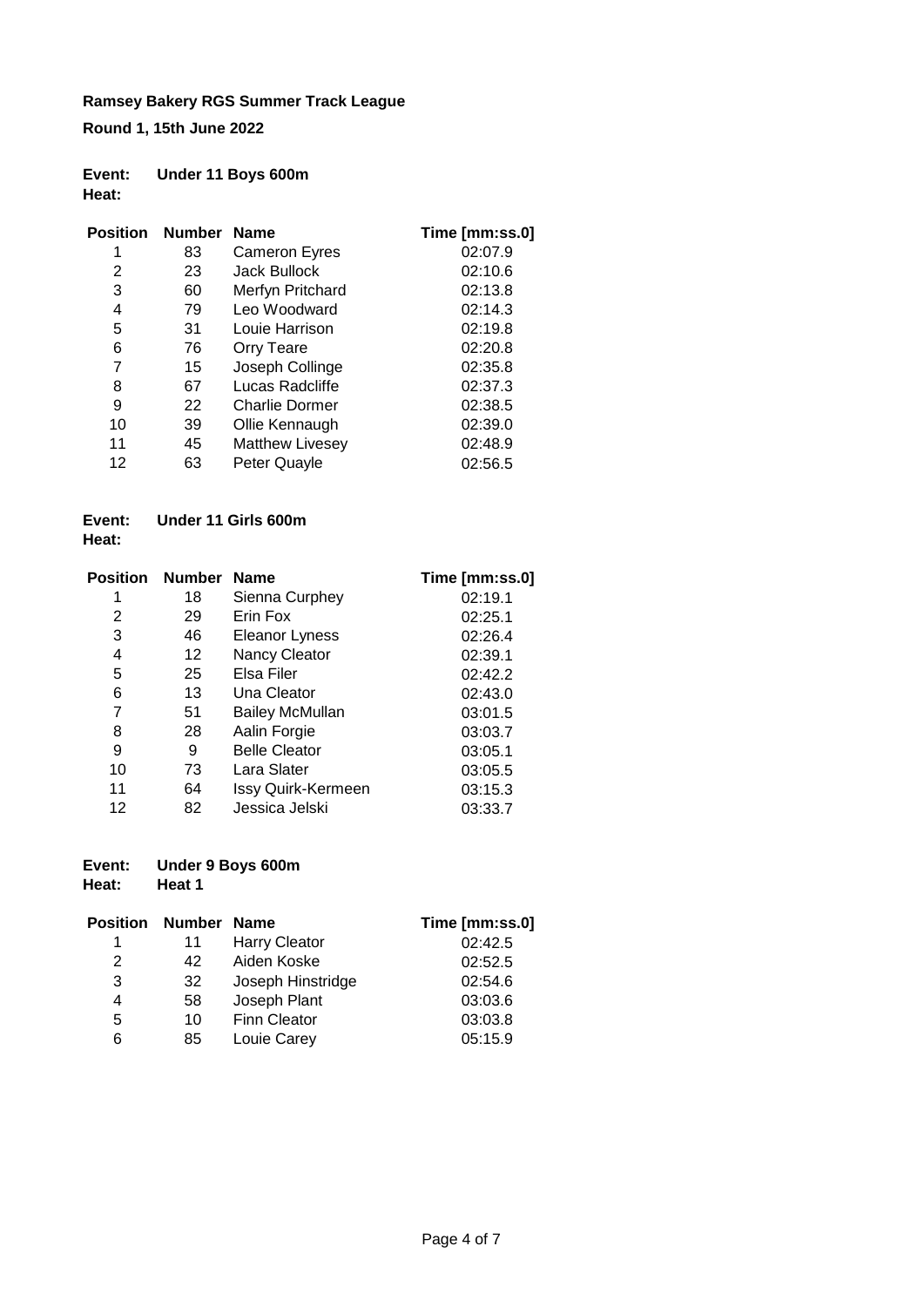**Round 1, 15th June 2022**

| Event: | Under 9 Boys 600m |
|--------|-------------------|
| Heat:  | Heat 2            |

| <b>Position Number Name</b> |               |                        | Time [mm:ss.0] |
|-----------------------------|---------------|------------------------|----------------|
|                             | 16            | <b>Thomas Collinge</b> | 02:26.8        |
| 2                           | 75.           | Jack Teare             | 02:27.2        |
| 3                           | 3             | Oisin Brook            | 02:47.3        |
| 4                           | $\mathcal{P}$ | <b>Ffinlo Brew</b>     | 02:53.8        |
| 5                           | 4             | Conor Bryan            | 03:20.6        |

#### **Event: Under 9 Girls 600m Heat:**

| Position | Number Name |                       | Time [mm:ss.0] |
|----------|-------------|-----------------------|----------------|
| 1        | 69          | Abigail Sayle         | 02:35.8        |
| 2        | 80          | Lydia Quaye           | 02:40.1        |
| 3        | 44          | Fóla Lewis            | 02:44.7        |
| 4        | 52          | Myla Quayle           | 02:50.5        |
| 5        | 30          | Poppy Gold            | 02:56.5        |
| 6        | 8           | Mia Chatel            | 02:57.6        |
| 7        | 7           | <b>Faith Chatel</b>   | 03:04.9        |
| 8        | 34          | Molly Huxham          | 03:07.3        |
| 9        | 70          | <b>Isabelle Sayle</b> | 03:24.3        |
| 10       | 84          | <b>Chloe Carey</b>    | 03:09.5        |
|          |             |                       |                |

### **Event: Under 7 Boys Mini-Howler Heat:**

| <b>Position</b> | Number Name |                  | Meters.cm |
|-----------------|-------------|------------------|-----------|
| 1               | 38          | Axel Kennaugh    | 14.25     |
| 2               | 53          | Jacob Mylchreest | 12.67     |
| 3               | 26          | George Filer     | 9.70      |
| 4               | 50          | Coby McCann      | 8.12      |
| 5               | 74          | Ronan Sutherland | 5.90      |

#### **Event: Under 7 Girls Mini-Howler Heat:**

| Position | <b>Number</b> | <b>Name</b>            | Meters.cm |
|----------|---------------|------------------------|-----------|
| 1        | 19            | <b>Willow Curphey</b>  | 9.94      |
| 2        | 14            | Eleanor Collinge       | 9.55      |
| 3        | 62            | <b>Florence Quayle</b> | 7.26      |
| 4        | 59            | Eva Pritchard          | 6.84      |
| 5        | 81            | Farrah Cannan          | 6.49      |
| 6        | 20            | Millie Dalton          | 6.42      |
| 7        | 72            | <b>Erin Slater</b>     | 6.03      |
| 8        | 17            | Zara Cowley-Hardy      | 5.59      |
| 9        | 68            | Olivia Ramaj           | 4.92      |
| 10       | 36            | Evie Kelly             | 4.82      |
| 11       | 48            | Erin Marshall          | 4.56      |
| 12       | 47            | Milly MacCuish         | 4.27      |
| 13       | 61            | Olive Quaye            | 3.82      |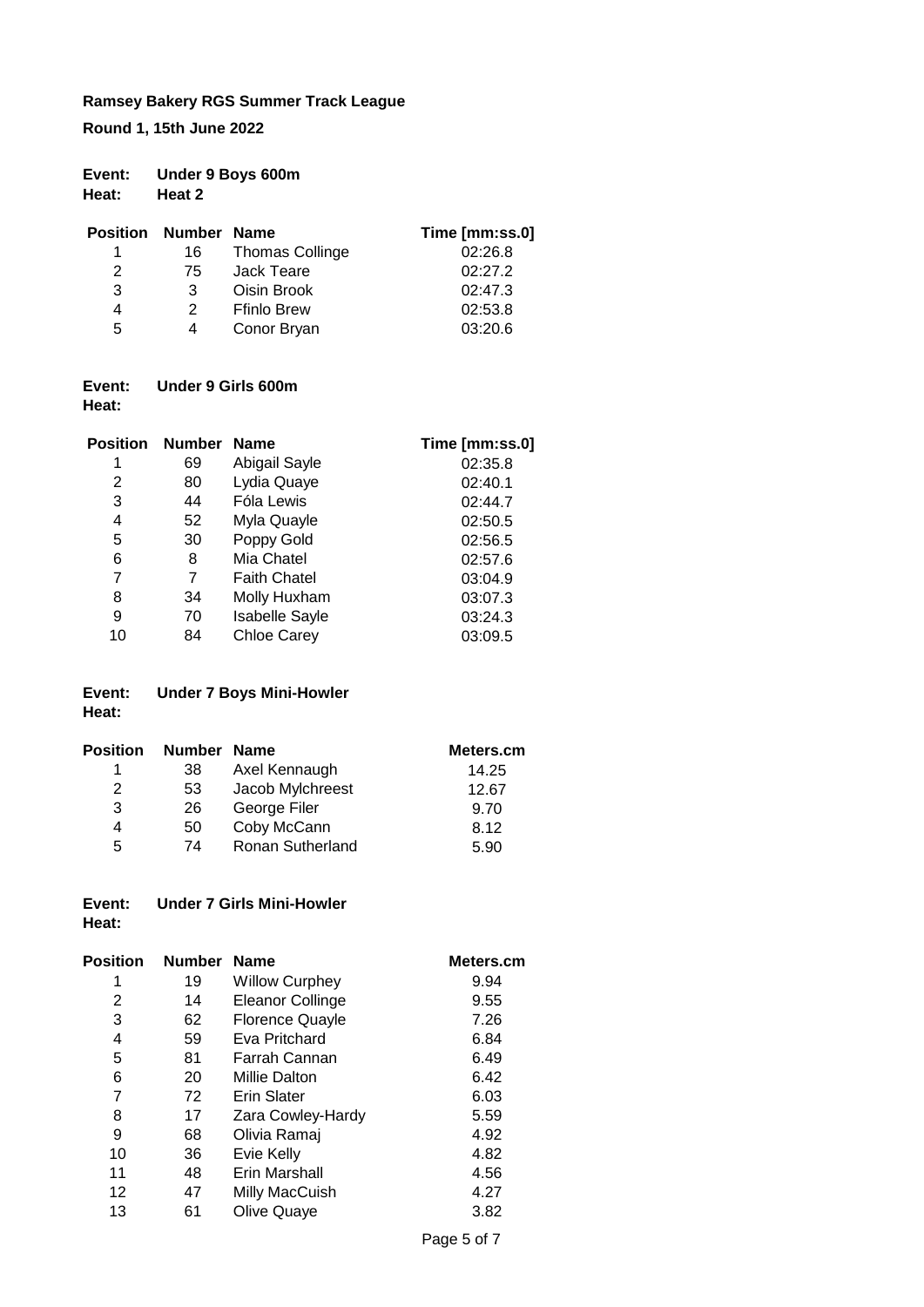**Round 1, 15th June 2022**

#### **Event: Under 9 Boys Throw Howler Heat:**

| <b>Position</b> | Number Name |                        | Meters.cm |
|-----------------|-------------|------------------------|-----------|
| 1               | 2           | <b>Ffinlo Brew</b>     | 16.05     |
| 2               | 16          | <b>Thomas Collinge</b> | 15.50     |
| 3               | 11          | <b>Harry Cleator</b>   | 14.70     |
| 4               | 75          | Jack Teare             | 12.35     |
| 5               | 42          | Aiden Koske            | 12.00     |
| 6               | 32          | Joseph Hinstridge      | 10.70     |
| 7               | 85          | Louie Carey            | 10.40     |
| 8               | 58          | Joseph Plant           | 10.25     |
| 9               | 66          | Ethan Radcliffe        | 9.75      |
| 10              | 10          | <b>Finn Cleator</b>    | 8.70      |
| 11              | 4           | Conor Bryan            | 8.60      |
| 12              | 3           | Oisin Brook            | 7.55      |
|                 |             |                        |           |

#### **Event: Under 9 Girls Throw Howler Heat:**

| <b>Position</b> | <b>Number</b> | <b>Name</b>           | Meters.cm |
|-----------------|---------------|-----------------------|-----------|
| 1               | 69            | Abigail Sayle         | 9.30      |
| 2               | 30            | Poppy Gold            | 8.00      |
| 3               | 70            | <b>Isabelle Sayle</b> | 7.95      |
| 4               | 35            | <b>Quynn Chambers</b> | 7.55      |
| 5               | 80            | Lydia Quaye           | 7.20      |
| 6               | 34            | Molly Huxham          | 6.25      |
| 7               | 49            | Penny Marshall        | 6.25      |
| 8               | 52            | Myla Quayle           | 6.20      |
| 9               | 44            | Fóla Lewis            | 6.10      |
| 10              | 7             | <b>Faith Chatel</b>   | 5.60      |
| 11              | 8             | Mia Chatel            | 5.50      |
| 12              | 84            | Chloe Carey           | 4.80      |

#### **Event: Under 11 Boys Long Jump Heat:**

| Position | <b>Number</b> | <b>Name</b>            | Meters.cm |
|----------|---------------|------------------------|-----------|
| 1        | 83            | <b>Cameron Eyres</b>   | 3.42      |
| 2        | 23            | Jack Bullock           | 2.85      |
| 3        | 39            | Ollie Kennaugh         | 2.83      |
| 4        | 76            | <b>Orry Teare</b>      | 2.74      |
| 5        | 43            | Logan Koske            | 2.65      |
| 6        | 79            | Leo Woodward           | 2.65      |
| 7        | 60            | Merfyn Pritchard       | 2.59      |
| 8        | 15            | Joseph Collinge        | 2.58      |
| 9        | 31            | Louie Harrison         | 2.53      |
| 10       | 22            | <b>Charlie Dormer</b>  | 2.49      |
| 11       | 67            | Lucas Radcliffe        | 2.33      |
| 12       | 45            | <b>Matthew Livesey</b> | 2.29      |
| 13       | 63            | Peter Quayle           | 1.98      |